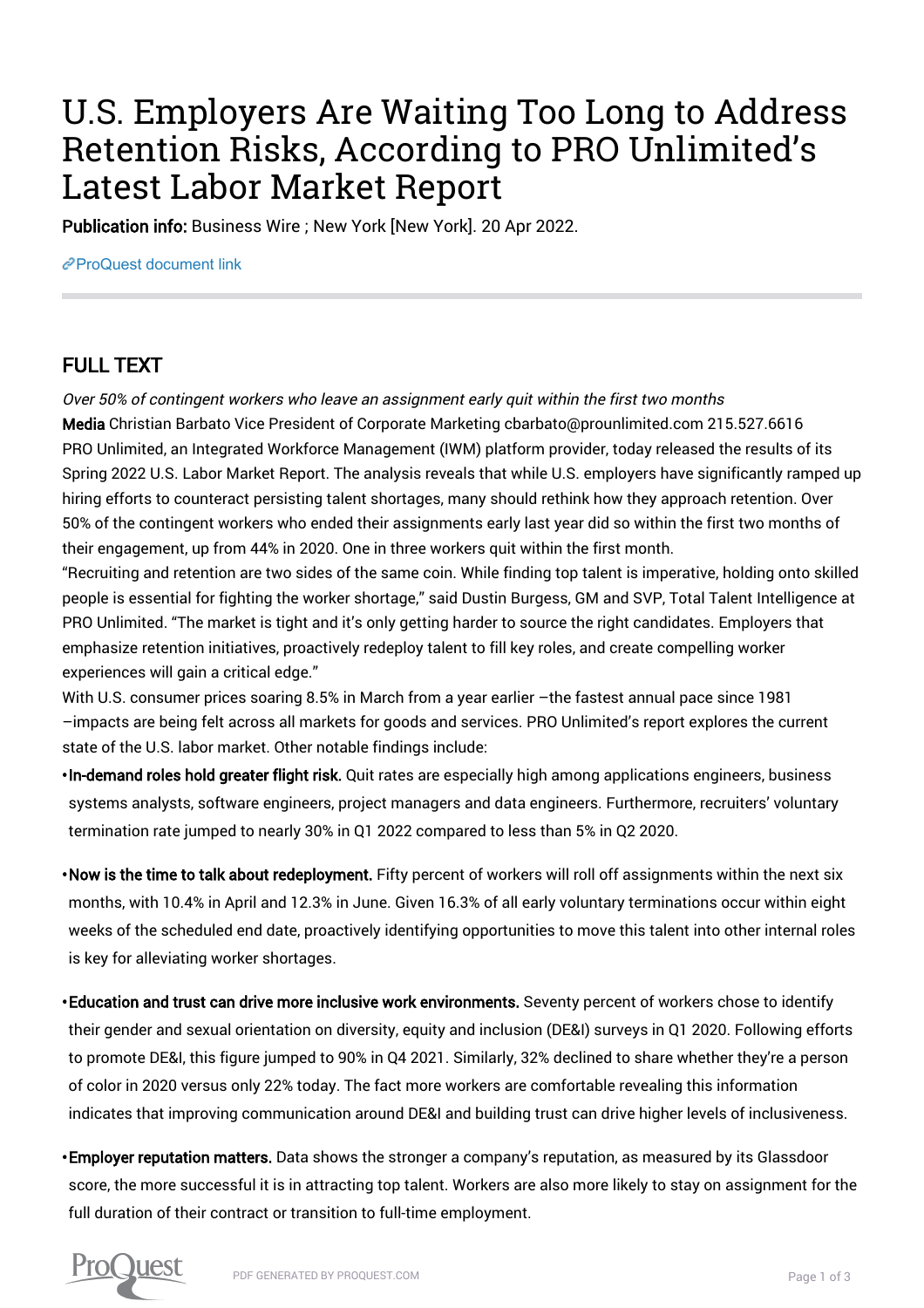"Record-high inflation rates and job openings will continue to complicate the talent landscape. A data-based strategy that enables organizations to make fast, informed and cost-effective workforce decisions is now more important than ever. The deep visibility that actionable intelligence delivers helps employers not only identify and engage the right workers but also understand their retention risk and where to focus to reduce attrition," added Burgess.

PRO Unlimited's report leverages actionable intelligence and insights culled from its aggregation, cleansing and anonymization of data across a variety of internal and external data sources. This includes hundreds of client programs globally. PRO Unlimited manages data on hundreds of thousands of workers annually across 51,000 plus unique roles globally, providing insights on rates, skills premiums, efficiencies, candidate supply and demand, hiring competition, and more.

Download the full report to learn more about the current state of the U.S. labor market.

## About PRO Unlimited

Serving hundreds of the world's most recognizable brands, PRO Unlimited offers modern workforce management and a partner ecosystem supported by data, software, intelligence and services to meet your flexible workforce needs. PRO's Integrated Workforce Management platform can adapt quickly to regional or industry economic shifts, and provides the speed, scale, flexibility, transparency and expertise to serve as the holistic platform for the modern workforce. Headquartered in Burlingame, California, PRO has helped global brands and organizations achieve operational and financial success for more than 30 years. http://www.prounlimited.com View source version on businesswire.com: https://www.businesswire.com/news/home/20220420005299/en/

## DETAILS

| Subject:                       | Talent management; Software; Workers; Retention; Employers; Labor market;<br>Workforce |
|--------------------------------|----------------------------------------------------------------------------------------|
| <b>Business indexing term:</b> | Subject: Talent management Workers Employers Labor market Workforce                    |
| Location:                      | <b>United States--US</b>                                                               |
| <b>Publication title:</b>      | <b>Business Wire; New York</b>                                                         |
| <b>Publication year:</b>       | 2022                                                                                   |
| <b>Publication date:</b>       | Apr 20, 2022                                                                           |
| Dateline:                      | <b>BURLINGAME, Calif.</b>                                                              |
| <b>Publisher:</b>              | <b>Business Wire</b>                                                                   |
| Place of publication:          | <b>New York</b>                                                                        |
| <b>Country of publication:</b> | United States, New York                                                                |
| <b>Publication subject:</b>    | <b>Business And Economics</b>                                                          |